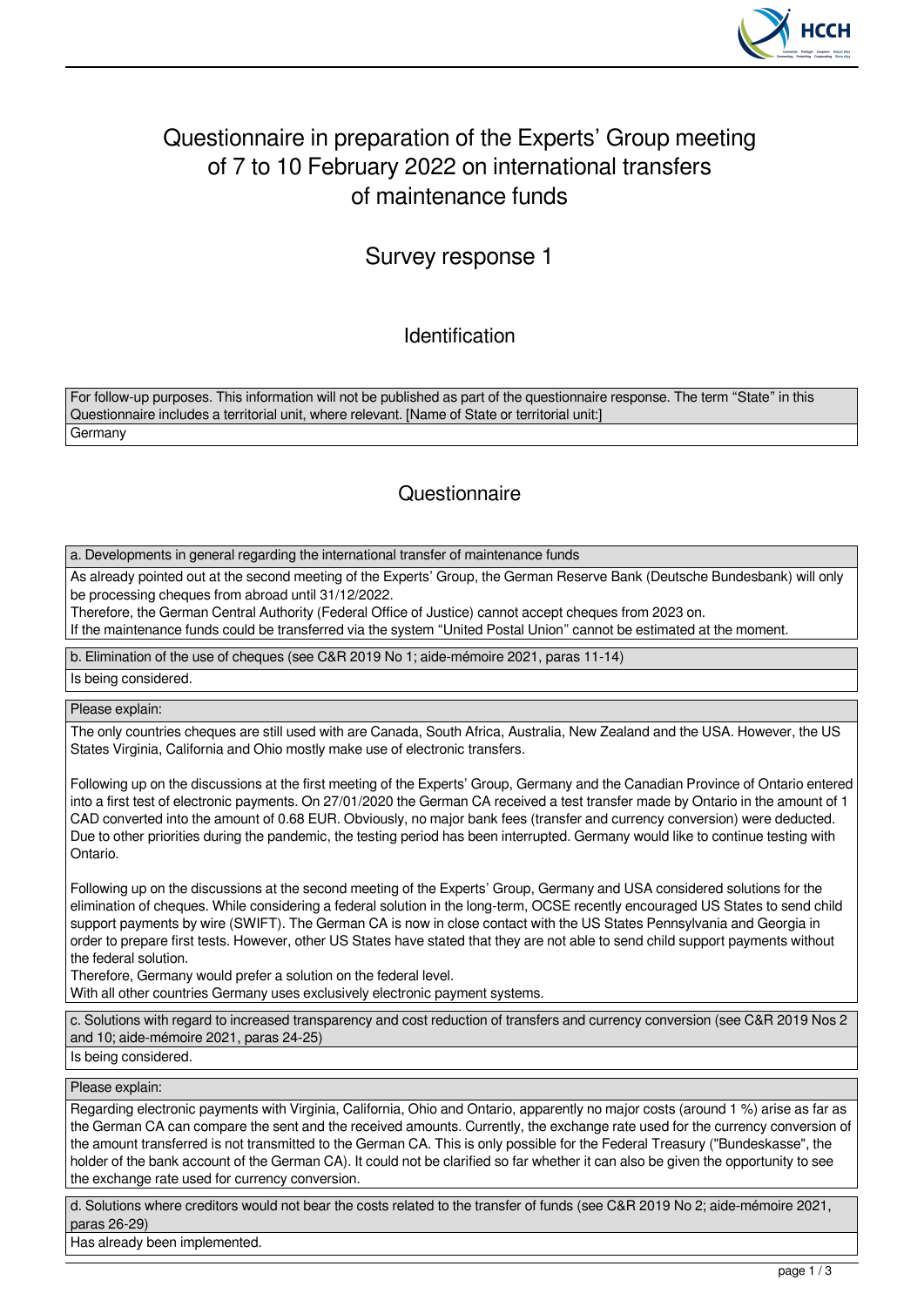Please explain:

Only partially. The German CA has an arrangement with the German Reserve Bank respectively the Federal Treasury to cover own transfer fees (see question f.).

As regards third-party fees, the situation is as follows:

Electronic payments

At present, the German CA is not aware of any fees being charged in Germany if payments are forwarded to the recipients via the German CA (SEPA). The German Reserve Bank does not charge own fees to the German CA for transfers (see question e.). It is not certain whether extra fees are charged in the case of payments made directly to the creditor living in Germany (this may differ depending on the country the payment was sent from and/or the banks involved). **Cheques** 

Incoming cheques are credited to the bank account of the German CA (held by the Federal Treasury/Bundeskasse) for a fee of 2.00 EUR per check. Therefore, checks should be at least 5.00 USD. This fee is paid by the recipient because it is deducted by the bank from the amount transferred.

Outgoing cheques are issued on behalf of the German CA via the German Reserve Bank (Bundesbank) by the latter's correspondence bank in the respective country. The currency conversion is done by the German Reserve Bank/Bundesbank. The transfer fees are paid by the recipient. In both cases, the fees are third-party fees. The German CA's house bank (German Reserve Bank/Deutsche Bundesbank) does not charge own fees for transfers (see also question e.).

e. Requested Central Authority arrangements with their bank to cover transfer fees or other arrangements to that effect (see C&R 2019 No 3; aide-mémoire 2021, para. 32)

Has already been implemented.

Please explain:

With regard to the fees of the German CA's house bank (German Reserve Bank/Deutsche Bundesbank), such an arrangement already exists, whereby the bank does not charge own fees for transfers.

f. Requesting Central Authority providing confirmation to the requested Central Authority that the amounts received are the same as the amounts sent and, where applicable, information on the reasons for any difference (see C&R 2019 No 3; aide-mémoire 2021, paras 15-17)

Has already been implemented.

Please explain:

In cases where debtors make electronic payments to the bank account of the German CA (held by the Federal

Treasury/Bundeskasse) and the German CA forwards the payments to the recipients abroad, the recipients are informed in writing (by letter or email) of the first payment being made. In most cases, the recipients are asked to confirm receipt of the first payment by letter or email upon the transfer being made. Where recurring payments are in place, the caseworkers of the German CA request confirmation of payments by letter or email from the recipients every few months to ensure that these are in fact being received. Furthermore, the recipients and the other CA are informed that the relevant date for the currency conversion is the day the German CA receives the payment from the debtor. Discrepancies are clarified with the other Central Authority and the recipient.

g. Establishment of a centralised point (e.g., bank account, central bank) for international transfers dedicated to both incoming and outgoing transfer of funds (see C&R 2019 Nos 4 and 5; aide-mémoire 2021, paras 33-35) Has already been implemented.

Please explain:

Regarding electronic payments: Most of the payments to creditors in Germany are made by electronic transfer. The majority of those electronic payments go straight to the creditor. A much smaller number of payments is made to the German CA which then forwards the payment to the creditor.

Where electronic payments are made by the debtor to the German CA, the Federal Treasury, helding the CA's banking account provides an electronical payment receipt. The electronically provided payment receipt is necessary for automatic processing of the payment.

Regarding cheques: Incoming cheques are credited to the bank account of the German CA (held by the Federal Treasury/Bundeskasse) until 31/12/2022.

Outgoing cheques are issued on behalf of the German CA via the German Reserve Bank/Bundesbank by the latter's correspondence bank in the respective country. In the USA this is JP Morgan Chase, New York Branch, in Canada it is the National Bank of Canada/Banque National du Canada.

h. Provision of payment transfer services to any debtors transferring payments within the scope of the HCCH 2007 Child Support Convention (see C&R 2019 No 5; aide-mémoire 2021, para. 18) Has already been implemented.

Please explain:

As mentioned above (question h.) the German CA provides the opportunity for any debtor to make electronic payments to the bank account of the German CA (Federal Treasury/Bundeskasse). The German CA forwards these payments to the creditors abroad.